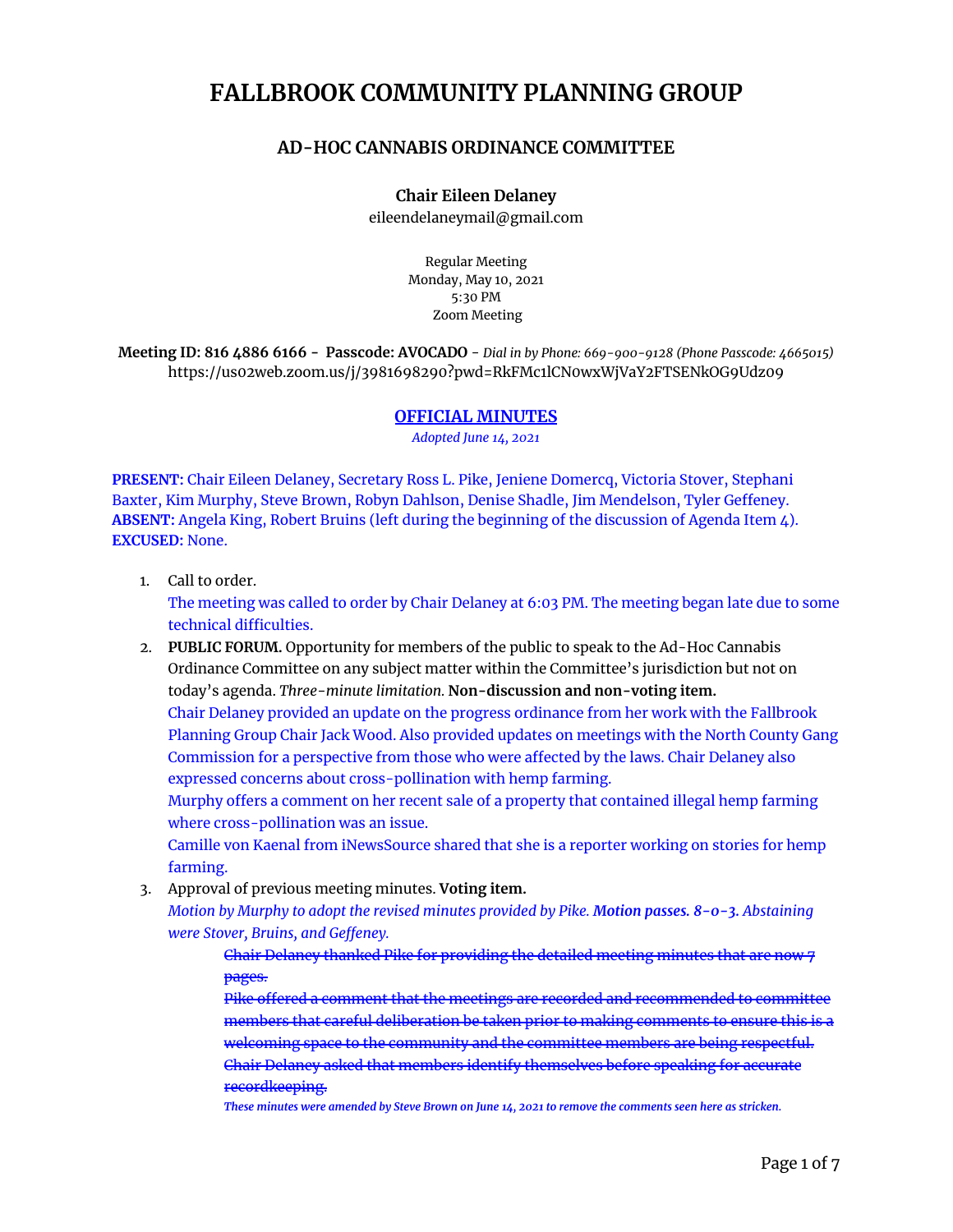4. Continuing discussion and recommendations on the social equity portion of the County Cannabis Ordinance. Discussion and recommendations on zoning. Discussion and recommendations on local input and control. Discussion and recommendations on other cannabis-related board directives and recommendations. County Planner: Donald Chase

([donald.chase@sdcounty.ca.gov\)](mailto:donald.chase@sdcounty.ca.gov). **Ad-hoc Cannabis Ordinance Committee. Community Input. Voting Item.**

Chair Delaney asked Mendelson to read an excerpt from his statement that indicated the Fallbrook Planning Group opposes the inclusion of social equity in the ordinance.

Shadle spoke of her experience living next to a former hemp farm and her fear that it could become a cannabis farm as a result of this new ordinance; requesting a case-by-case basis review for applications; spoke against convicted felons given priority for dispensaries.

Domercq advocates for a case-by-case review process for applicants.

Brown would prefer a case-by-case review process for applicants; shared support for Mendelson's position paper; questions the cost for this program.

Geffeney thanks Mendelson for the position paper and says it isn't harsh enough; advocates that race or prior convictions do not play a role in the application process.

Murphy asks that any social equity program be eliminated from the proposed ordinance; advocating that the County encourage and incentivize private shareholders to educate and prioritize cannabis inequities created from the war on drugs; taxpayers should not be responsible for paying for the social equity portion of the ordinance.

*Bruins has left the meeting.*

Baxter offers excerpts from newspapers around the world stating that social equity programs have not been successful due to the rise of the black market and underground operations; race and prior convictions should not play a role in the application process.

Dahlson asks to speak later in the meeting.

Stover asks that race not play a part in the ordinance.

Pike recognizes that social equity programs are difficult to enact; offered statistics; California has already given San Diego County \$75,000 to develop the social equity portion of the ordinance; states we do not have enough information at this time to make a recommendation either way; states he is in the minority and not likely to have his recommendations make it to the final recommendation.

Pedro Cardenas, a community member, offers insight that social equity is the job of the government to address; asks the committee to issue a statement opposing the comments made by Bruins in the last meeting that "black and brown people who are more likely to break laws."

Delaney states that was the opinion of one committee member and not reflective of the entire committee and could have been misinterpreted.

Brown offers that the verbiage on this matter is critical; asks that clarity be given from the county on this matter of the intent of the county on this ordinance.

Delaney states this is a sensitive issue and that Bruins is not present to speak to his comments.

Cardenas asks the Planning Group members on this committee to issue the statement, not the community members on the community.

Delaney states that, speaking on behalf of herself and for the entire Fallbrook Planning Group, "we unequivocally are looking at this issue from a fair and unbiased position."

Delaney asks any other community members if they would like to speak. Hearing none, Delaney offers the committee will go into deliberations on the recommendations of the committee.

Geffeney asks Murphy for clarification on her recommendation.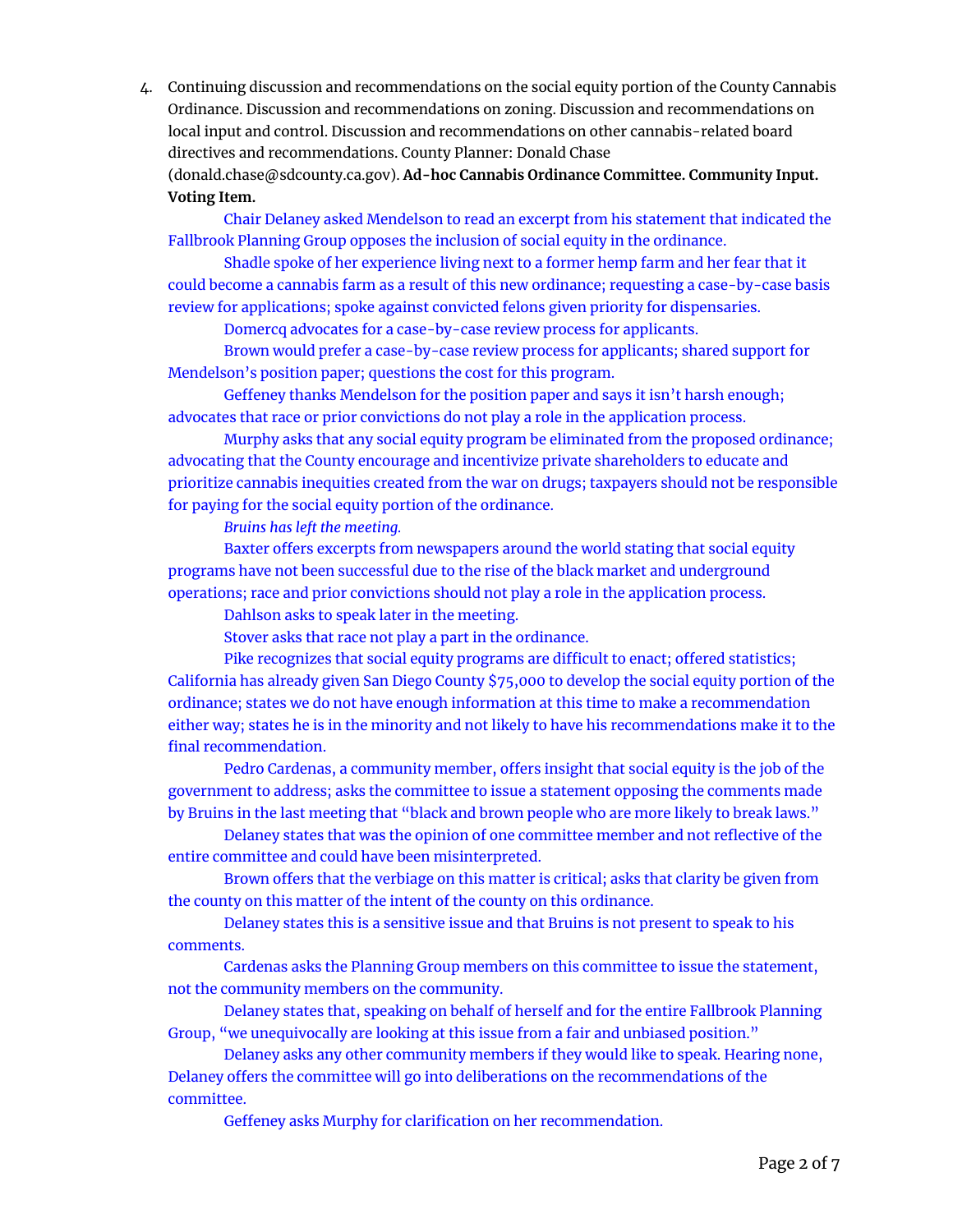Murphy states that private businesses and the private sector should be the ones handling this issue of making things fairer. Murphy states she agrees with Pike in that social equity is now intertwined in everything that we do including housing, and that this social equity portion will not be going away, but it is the job of us to provide a message to the county of how we feel.

Delaney asks what is the purpose of giving preferential treatment to those unfairly affected by cannabis, but how also to be fair when "big bucks" is what driving this iniative.

Geffeney cautions that straw people will be placed as figureheads to secure special treatment versus people wanting to this honestly; cautions that a reparations issue is not something to be done in the cannabis industry; compares cannabis to what if ice cream shops are primarily owned by white persons, how is that addressed?

Delaney asks Cardenas if this is the right way to achieve equity by placing people who already have convictions in a volatile industry like cannabis. Cardenas states that equity is meant to level the playing field and elevate people up to be fair.

Mendelson states government shouldn't be involved in social equity; Fallbrook shouldn't be involved in involving social equity if it doesn't apply to the community; who will be paying for this?; anything beyond simple possession should require evaluation in the application process; asks for clarification on the purpose of the committee's recommendation.

Delaney is trying to collectively create a recommendation reflective of the entire committee.

Dahlson states she agrees with Pike in that she feels she is in the minority of this committee with her input not likely to make it to the final recommendation; in response to Cardena's comments, states there was a missed opportunity to address his comments rejecting the comments of another committee member; shares she is a local business owner; compares the current situation to prohibition; supports that there should be a social equity component in this ordinance.

Stover recognizes that a social equity portion will be in this ordinance; concerned with the verbiage of the terms used to recognize race in the ordinance; asks why Asians were not included in this ordinance; shares that most crime statistics are coming from brown communities with relation to gang activity; requests that "black and brown" be removed from the ordinance.

Cardenas asks Stover to research the term "yellow" and why it is not acceptable. Stover agrees that the term is offensive and that color should not be included in the ordinance.

Delaney asks the Sheriff's Department for any statistics relating to drug arrests or convictions in Fallbrook or in unincorporated areas.

The Sheriff's Department was not able to provide specific information and suggests that Delaney reaches out to the Crime Analysis Department and does not have any input.

Delaney states that there are differing views on the committee and now it is our job as committee members to find out what is best for the community of Fallbrook; reminds the committee that the community plan in Fallbrook is able to be more restrictive with regulations; expresses concerns with people who have prior convictions to go to the head of the line; asks how to proceed.

Pike asks what recommendations the county is seeking from us; when will the county be at our meeting to give us an update. Delaney states that staff was unable to attend and will attend the next meeting. Pike asks if the committee should wait on making a recommendation until we hear from the county.

Delaney suggests that the committee take time to reflect on what was discussed and make recommendations at our next meeting.

Murphy is concerned that there are no statistics available for Fallbrook when it is available for the entire county; according to a 2019 news article, 30% of the population in San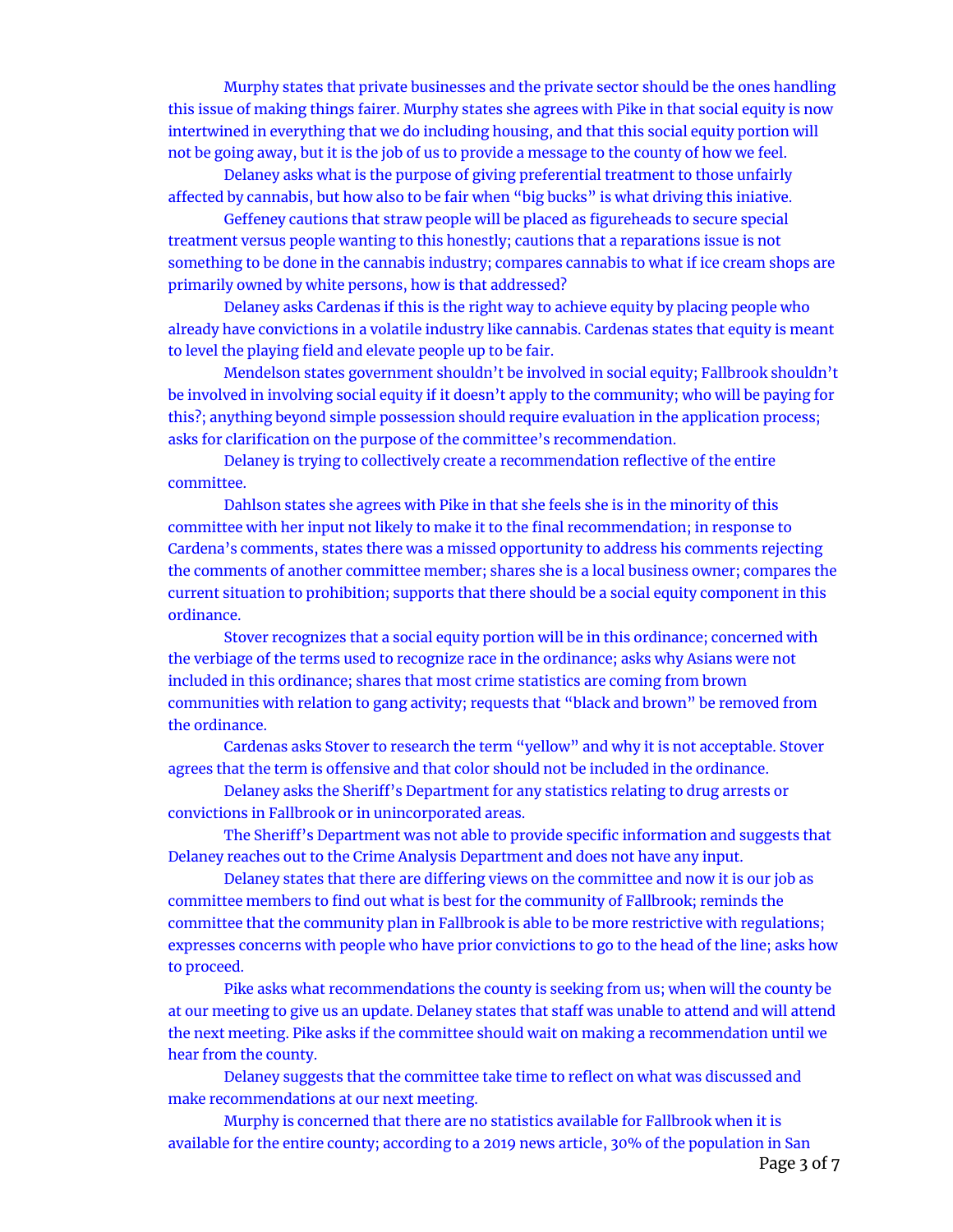Diego is Latino with 47% of arrests for cannabis from Latino persons/ 5.5% of the population is black with 29% of cannabis-related arrests are black persons/44% of the population is white while 34% of cannabis-related arrests are white persons; race doesn't determine the use of cannabis; we need statistics for our community because we are a unique community; questions the race of the owners of the local illegal dispensary that was just shut down.

Delaney asks the Sheriff's Department to help us provide us with more information. Delaney asks about unjustly (Brown corrects to say "disproportionately") arrested persons, are they major dealers? Pike 89.6% arrests are just for possession. Delaney asks if those persons served jail time and asks how they are disproportionately affected? Mendelssohn states simple possession does not typically include jail time. Cardenas states it will likely be difficult to get conviction statistics but black and brown communities typically have a higher police presence and also receive a longer sentence or will likely receive repeated arrests in the future which adds up; social equity would be allowing people to "reset" their life to rejoin society. Pike asks Delaney to get the statistics for Fallbrook from the County for proper review of the committee. Delaney states she will reach out to the county for that information.

Delaney asks Pike to make a motion for a continuance if that was what he was asking. Pike asks Delaney to ask for statistics not only to Fallbrook, but unincorporated areas as a whole since this ordinance applies to all unincorporated areas in San Diego County.

Delaney asks that the committee work together to do what is best for the community.

Geffeny asks what impact local statistics would have on deliberations, stating that he personally would still oppose social equity and that a delay may be a disservice to the community. Delaney states there is no disservice because we do not have a deadline; our decisions should be informed and we need to do our homework before we make a recommendation.

Pike asks if the committee will be taking a field trip to gain more information. Delaney states she will reach out to a grower on the way to Julian. Dahlson says she hasn't had any luck yet to find a host for a field trip; states she asked Delaney for the information from the representative who attended the meeting of the Fallbrook Planning Group but hasn't received that information yet; explains there are multiple types of growing operations and asks how in-depth the community is looking to be; recommends that the committee visits a legal dispensary as well as a legal medical dispensary; asks guidance of how to proceed given recent comments if committee members are not openminded to receive more information.

Delaney states the more education and experiences offered to provide for better recommendations; states the committee should not visit an illegal dispensary; states she has never visited a dispensary and it may be something to not be afraid of.

Pike offers support to Dahlson if she needs it.

Kathleen Lippit, a community member spoke in support for March & Ash, a local dispensary in Vista that is conscious of not selling to minors; questions the priority level of this ordinance by the county supervisors; questions who will receive the benefits of this ordinance; equity is equality.

Delaney asks Anna Strahan if she has anything to add. Pike reminds Delaney that Strahan is not permitted to speak due to the Brown Act and her presence would create a quorum of Fallbrook Planning Group members.

Baxter commends the dialogue this evening and asks for more time, education, and research before making a recommendation.

Delaney asks Cardenas that if he knows anybody that has been affected by cannabis or would benefit from a social equity program, to please have them join the next committee meeting.

These minutes were amended by Steve Brown on June 14, 2021 to remove the comments seen here as stricken.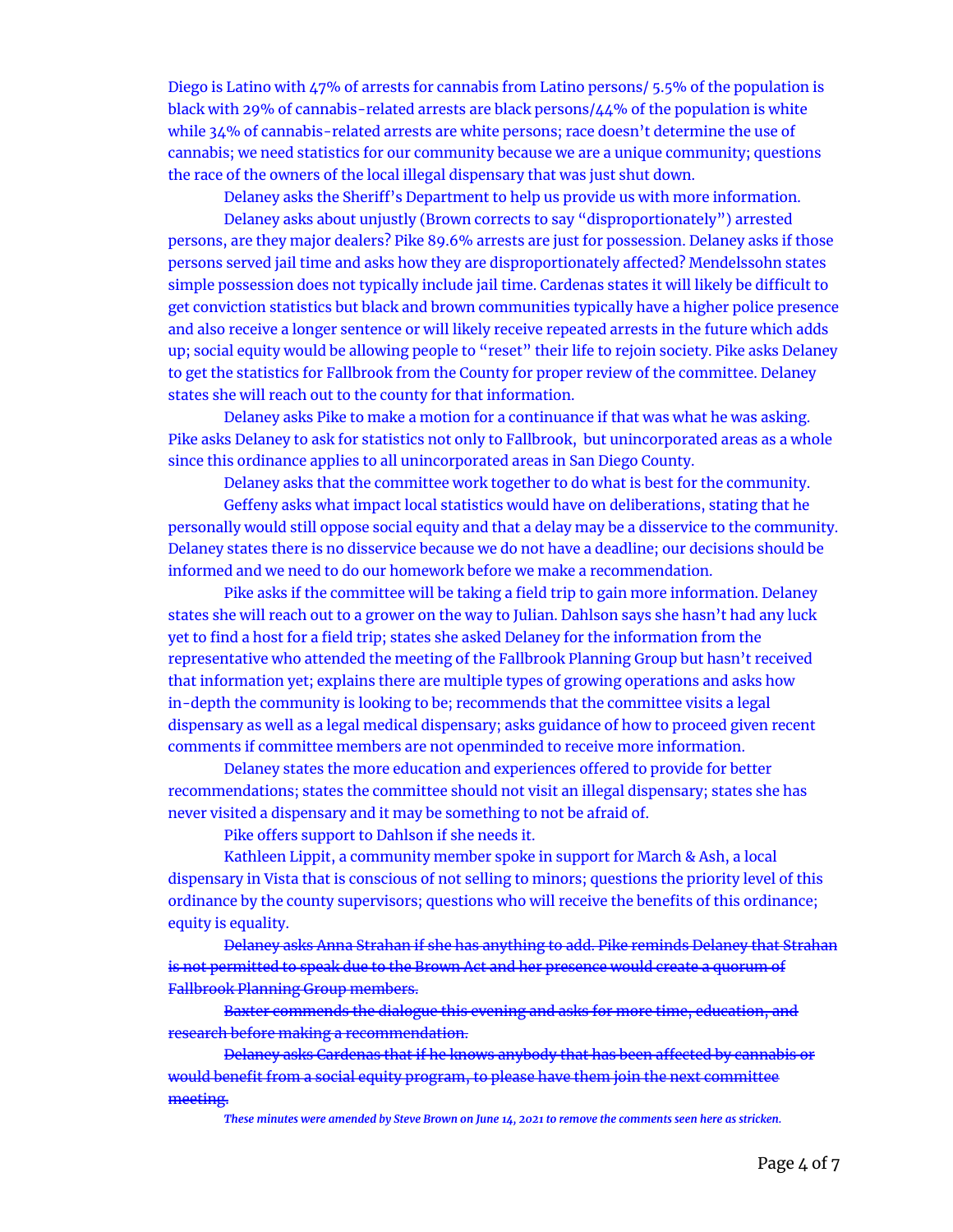*Motion by Pike to postpone any actions towards recommendations regarding the new cannabis ordinance pending further information and more education for the committee members. Delaney asks for a friendly amendment to include it as a continuance to our next meeting. Pike agrees. Motion passes. 11-0-0.*

Delaney asks Shauna Jengo, a community member, who is in attendance if she has anything to add. Jengo shares she lives in De Luz and recognizes there are growers in the area and appreciates Pike sharing this information on social media and thanks Pike for his work as Secretary sharing information online to increase knowledge of the Fallbrook Planning Group operations.

Delaney asks Shadle to share her experience of living next to a hemp farm with regard to the odor at the next committee meeting.

5. Adjournment. The meeting was adjourned at 7:47 PM.

### **Attachments for these minutes:**

Mendelson offered a position paper regarding social equity. Pike offered statistics regarding cannabis.

Respectfully submitted,

Ross L. Pike Committee Secretary

## **MENDELSON POSITION PAPER**

May 9, 2021

From: Jim Mendelson

- To: The Fallbrook Community Planning Group Ad-hoc Cannabis Ordinance Committee
- Subj: Proposed input in response to San Diego County's intent to include a social equity component in their approval for cannabis operations in unincorporated areas.
	- 1. Basis: This discussion is limited to the applicability and operation of social equity as it pertains to permitting the sales, cultivation, and consumption of cannabis products within the community of Fallbrook. It does not indicate an endorsement of any proposal to permit such activities.
	- 2. Applicability of Social Equity:
		- a. It is well established that social equity programs which dominate the landscape in the legalization of marijuana, are based on the damage that cannabis laws did to local neighborhoods before it was legalized. To wit, the disproportionate prosecution of minorities (black and browns).
		- b. This presupposes that such law enforcement is applicable to the communities at issue. Is it applicable to unincorporated San Diego County communities, and Fallbrook in particular? The county should produce relevant statistics to support this allegation. Specifics narrowly tailored to apprehension, arrests, and prosecution for marijuana Health and Safety Code provisions, in our case within Fallbrook by federal and state law enforcement agencies. Care must be exercised in the development of such a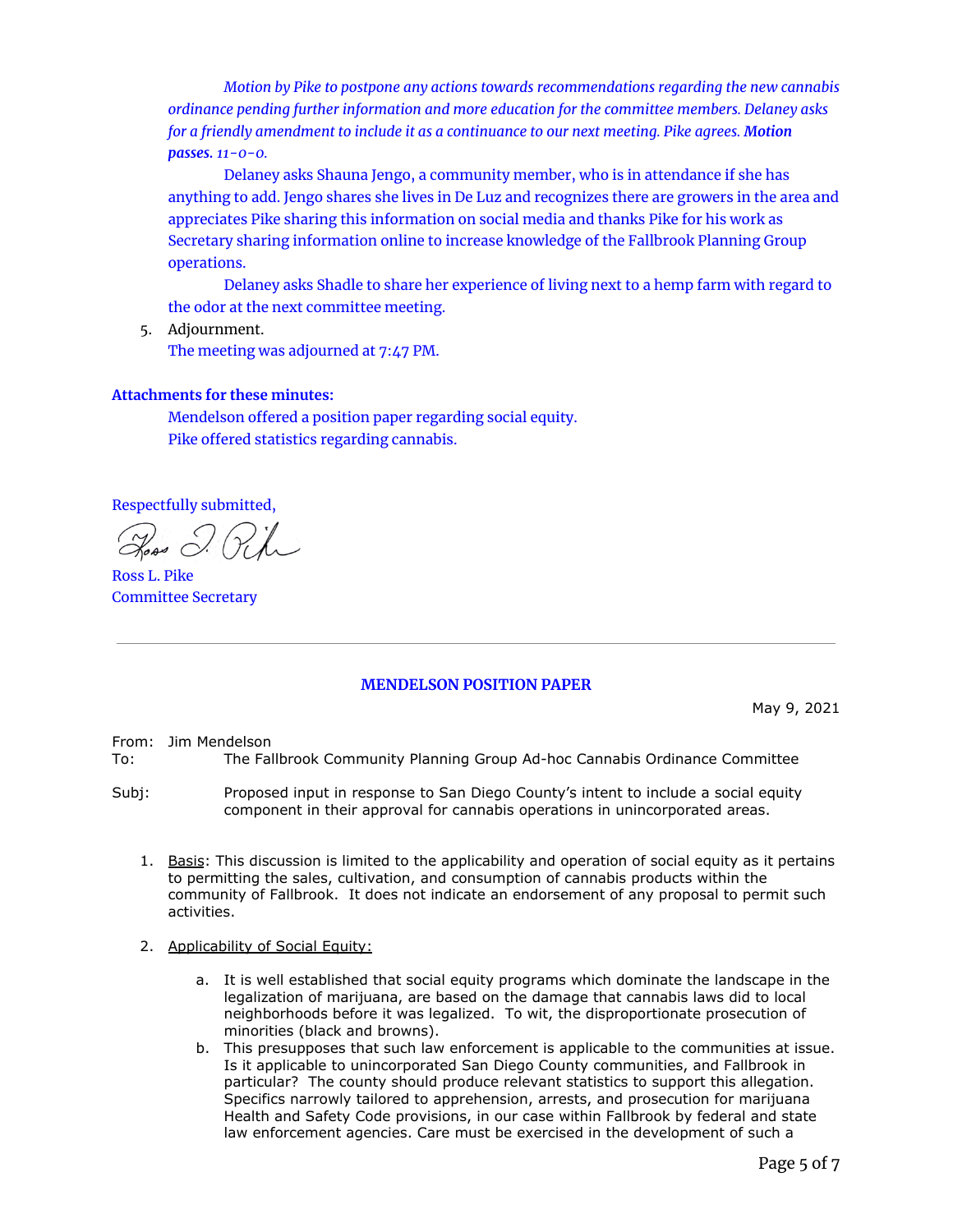statistical analysis as figures can be easily manipulated and not normalized for the population of the community at issue.

- c. It is respectfully submitted that the burden on providing such an analysis such be on the proponent of the program. This committee is very skeptical that marijuana enforcement in Fallbrook was disproportionate, and accordingly our community should not have to pay the price of such a program which has become the trademark of the marijuana lobby throughout the nation.
- 3. If Social Equity is Mandated. (This is not an assumption which the Fallbrook Community Planning Group concedes to!):
	- a. Multi-state operators (MSOs) need to become invested in social equity programs. They represent multi-billion-dollar businesses. While currently they have little incentive to invest in equity programs, they are the logical source of capital for such programs. Local governments (city, county, or state) are not in the best position for the costly funding of such programs.
	- b. This is not entirely without precedence. *Benzinga*, a market news tool reports that *Eaze* a "weed" delivery service operating in California has one of the more visible corporate social equity programs. It runs a *Momentum* Business Accelerator and Social Equity Program that supports diversity and equality in the cannabis industry which provide grants and a host of other benefits for participants.
	- c. San Diego County needs to research and undertake a concerted effort to transfer the onus of social equity to the MSOs who will clearly profit from the expansion of cannabis operations to the county's unincorporated areas.
- 4. In any Social Equity Program there should not be blanket preference to individuals who have committed marijuana crimes:
	- a. While in San Diego County alone, a Superior Court judge has reduced felony marijuana convictions to misdemeanors for nearly 26,000 individuals (as reported in the *San Diego Union Tribune* on March 7, 2021), this does not erase the fact that 26,000 people had no disregard for the law to the extent they flagrantly violated it, committing in most cases crimes of *moral turpitude* which is defined as a willingness to do evil.
	- b. Any cannabis permitting program in this county will be replete with a host of regulations that must be complied with. It is an illogical leap to conclude that past criminals will in all cases be equipped and or willing to deal with the certain plethora of bureaucratic requirements.
	- c. Marijuana crimes are found in the California Health and Safety Code. Previously at one end of the scale were violations of Section 11357 (an infraction for less than 28.5 grams of marijuana, or a misdemeanor for more than 28.5 grams). These simple possession crimes should obviously not be in and of themselves disqualifying.
	- d. On the other hand, previous felony marijuana crimes included the unauthorized cultivation, possession for sale, transportation, sale, import, gift, employing or selling to minors (Health and Safety Code Sections 11358 – 11361), of marijuana along with sentencing enhancements for prior convictions. These crimes should be presumptively disqualifying for obvious reasons. Only by reviewing records on a case-by-case basis of those who have committed these crimes can a proper determination be made that the candidate is sufficiently rehabilitated so as to not pose a risk of recidivism to the detriment of the community at large.
	- e. While this flies in the face of criminal justice reform around the country in select jurisdictions, it is obvious that crime will not be reduced by such actions. The jury is still out on the effect of opening prison gates and the lack of enforcement of laws currently on the books; initial indications are as can be reasonably expected  $\sim$  not good.
	- f. To sum it up: "past criminals should not be given preferential treatment for permits [on a blanket basis]."
- 5. The effect on illegal cannabis actions: It is premature to conclude that allowing legal cannabis activity in the more remote, less populated unincorporated areas of the county will reduce illegal operations. There will very likely be continued interplay with criminal syndicates, cartels, and furnishing of the underage market at a minimum.